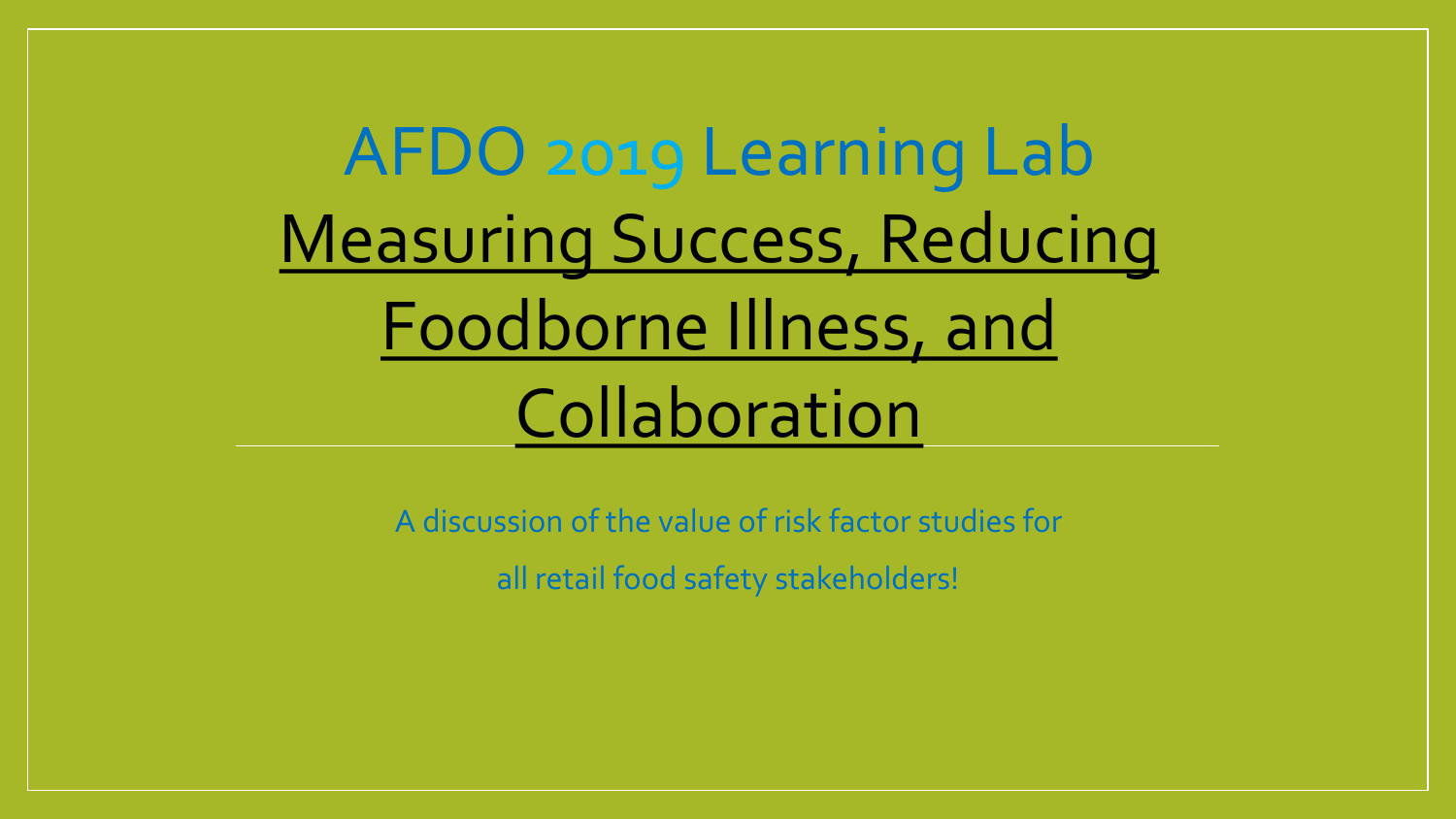**Donna Wanucha**, REHS Retail Food Specialist Office of State Cooperative Programs Office of Regulatory Affairs U.S. Food and Drug Administration



 Explain the purpose and objectives for conducting a retail food risk factor study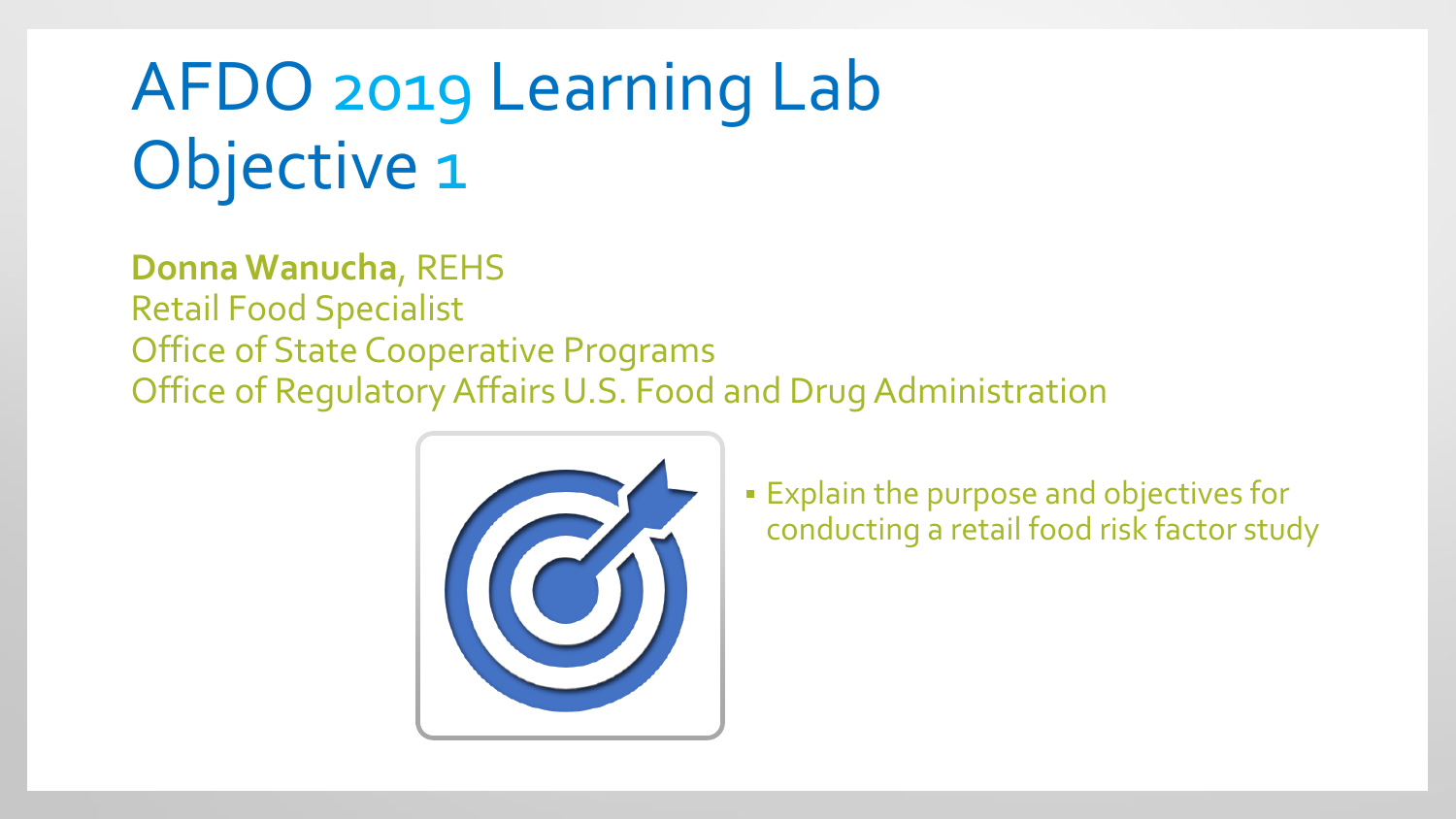**Mark Speltz** Bureau Chief Iowa Department of Inspections and Appeals Food and Consumer Safety Bureau



 Discuss how conducting a retail food risk factor study can benefit a jurisdiction's retail food protection program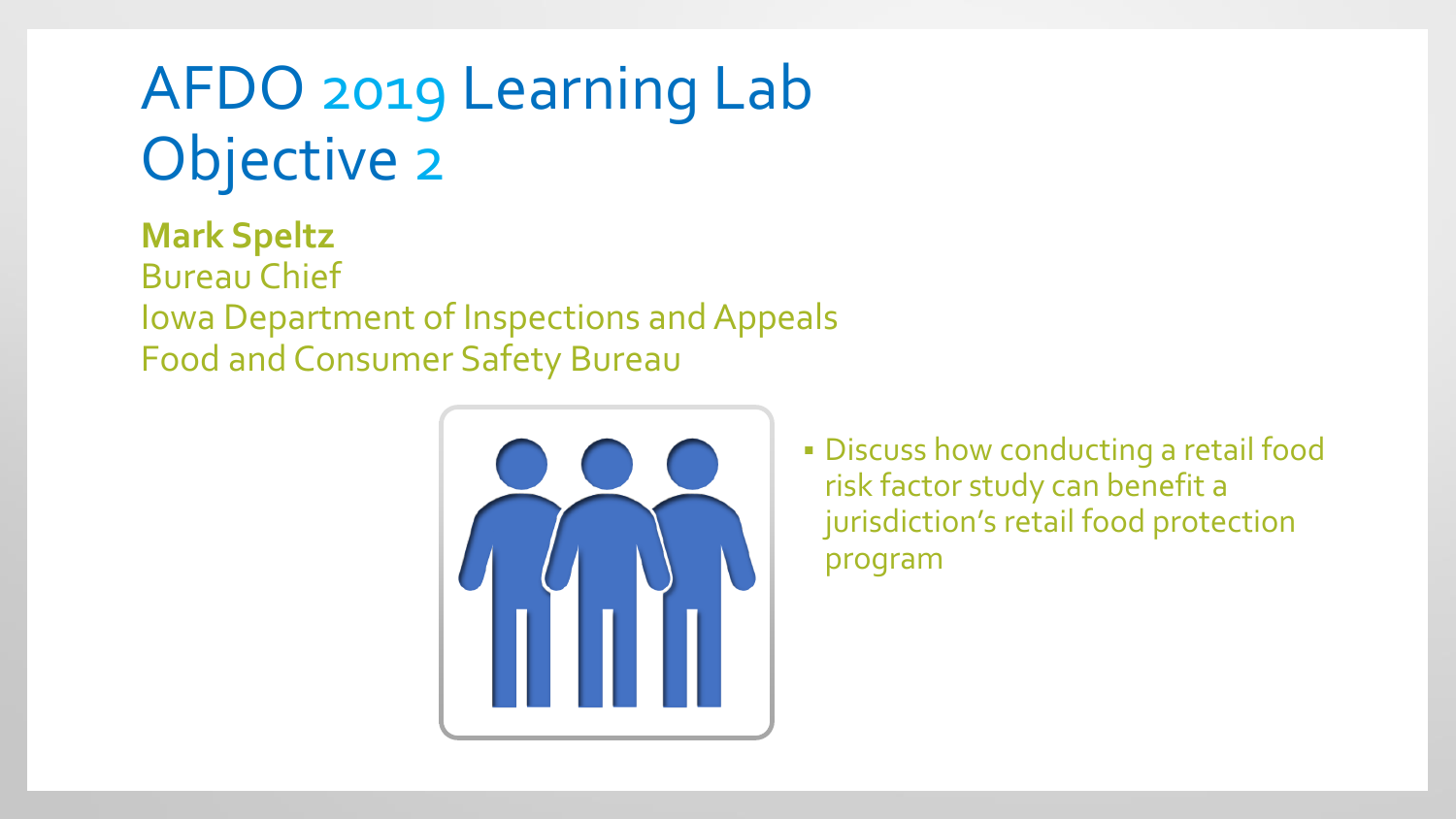#### **Pete Salsbury**

Project Manager Office of Food Safety Center for Food Safety and Applied Nutrition U.S. Food and Drug Administration



**Summarize the Standard 9 Program** Assessment criteria for conducting a retail food risk factor study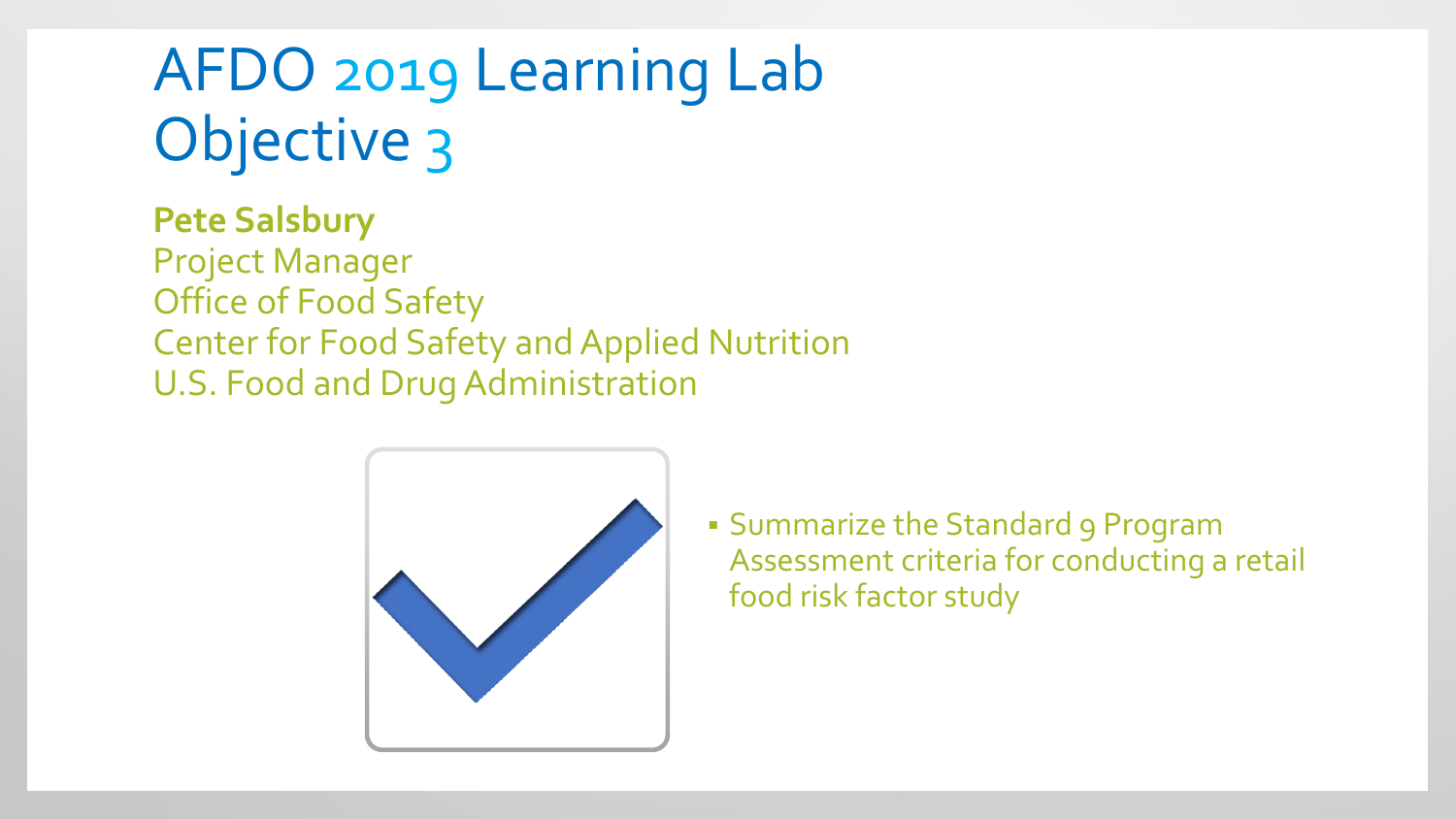**Dionne Crawford**, CP-FS Manager of Restaurant Food Safety US Supply Chain Management McDonald's Corporation



 Explain how risk factor study data can and is used by industry and regulators to change food safety behaviors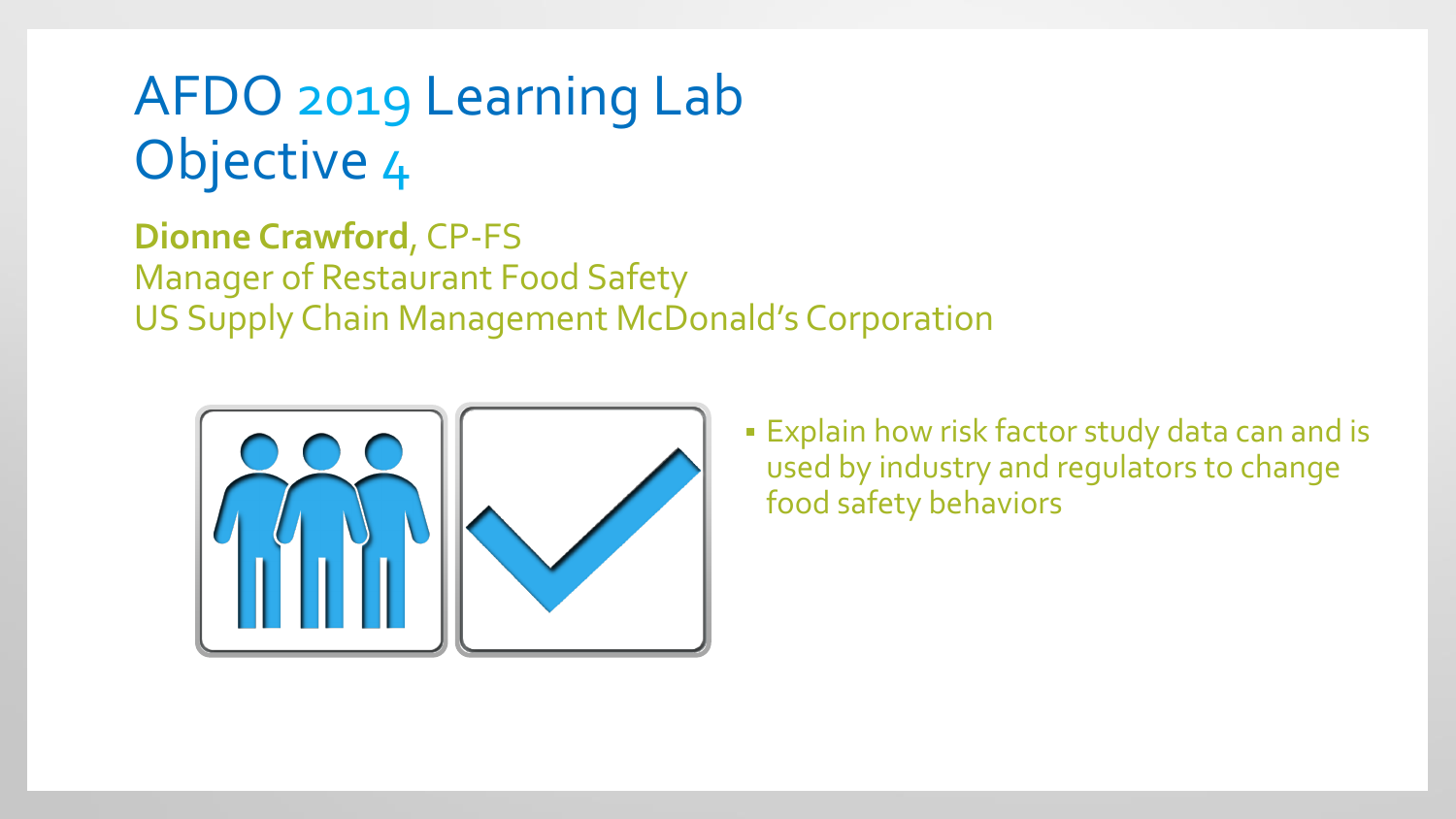Review of the Standard 9 Criteria for Conducting a Risk Factor Study **Chris Smith** Branch 3 Director, U.S. Food and Drug Administration

- Study must assess the occurrence of the **5 FBI Risk Factors**
- **Scope of the Study** Facility Types to Include
- Jurisdiction may use **Inspection Data** as foundation for the Study
- **Frequency** of data collections for a jurisdiction's Study
- **IMPLE 10 IMPLE 10 IMPLE 10 IMPLE 10 IMPLE 10 IMPLE 10 IMPLE 10 IMPLE 10 IMPLE 10 IMPLE 10 IMPLE 10 IMPLE 10 IMPLE 10 IMPLE 10 IMPLE 10 IMPLE 10 IMPLE 10 IMPLE 10 IMPLE 10 IMPLE 10 IMPLE 10 IMPLE 10 IMPLE 10 IMPLE 10 IMPLE** occurrence of risk factors needing priority attention as identified in the Study
- Snapshot results from **FDA 2013-2014 Study**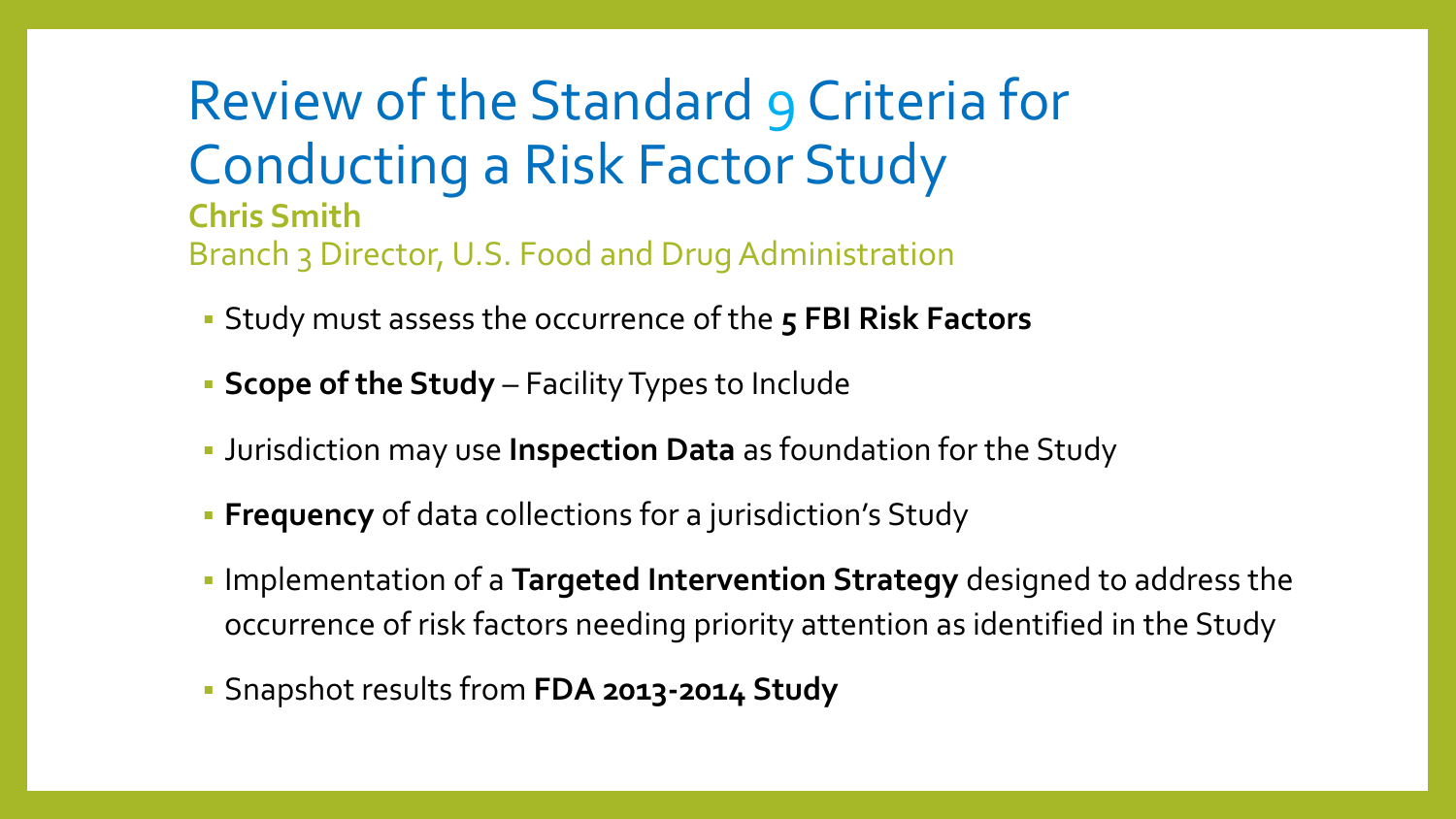Purpose and Objectives for Conducting a Retail Food Risk Factor Study

#### • **Andre Pierce**

Director, Division of Environmental Health & Safety, Wake County Government, North Carolina

#### • **Jason Reagan**

Program Manager, Gwinnett, Newton & Rockdale Counties, Georgia

#### • **Mark Speltz**

Bureau Chief, Food and Consumer Safety Bureau, Iowa Department of Inspections and Appeals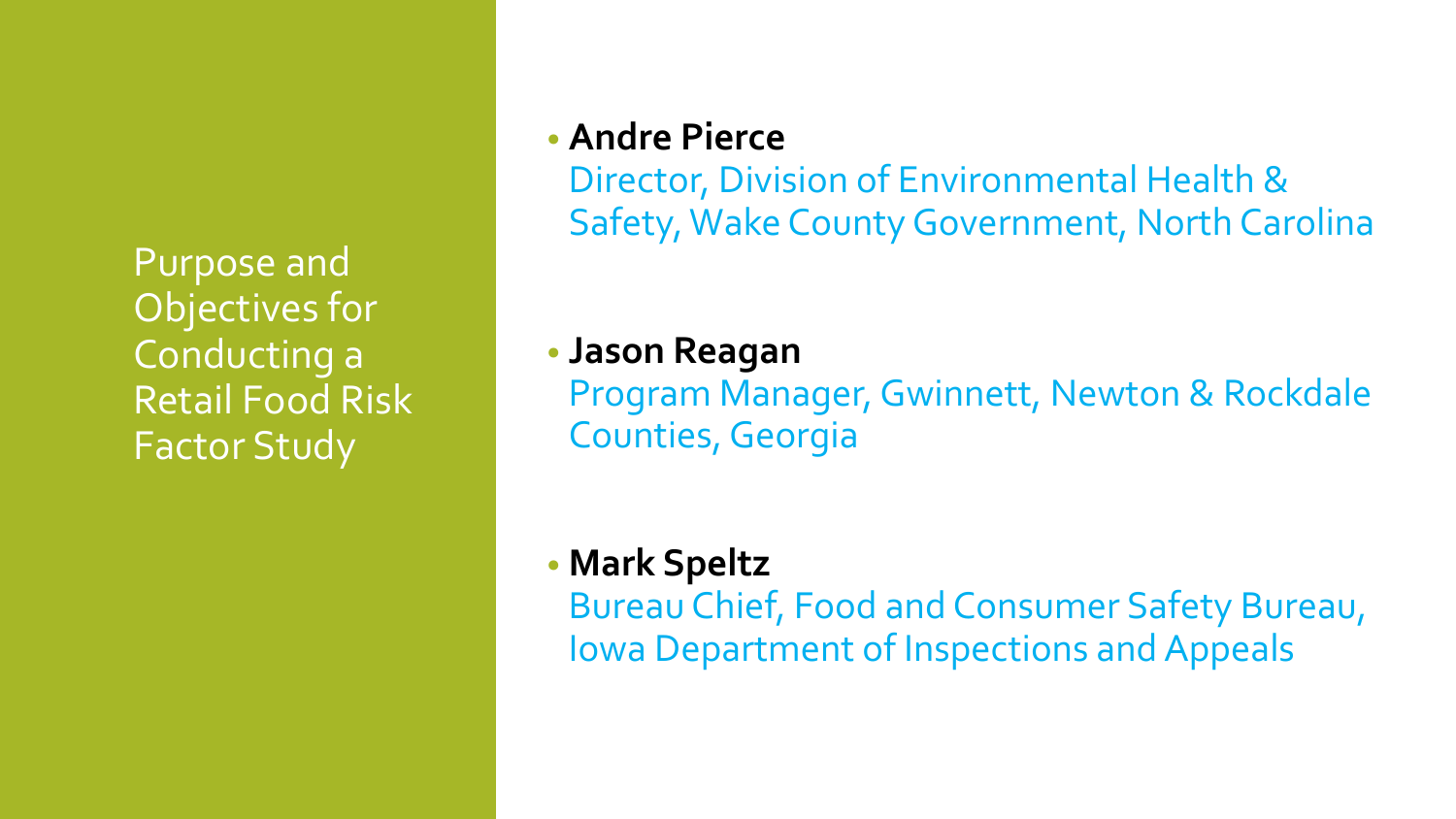### **Our Expert Panel**

- Why did you do your study when you did it?
- What was your path to doing a risk factor study?
	- Did you use a separate study survey tool or inspectional data?
	- How did you prepare staff to do data collection- standardization/calibration/training
	- How did you determine facility definition and sample sizes?
	- OA control- how was it done?
	- What other resources or Best Practices did you use to help get you started?
- What intervention strategies have you implemented because of your findings?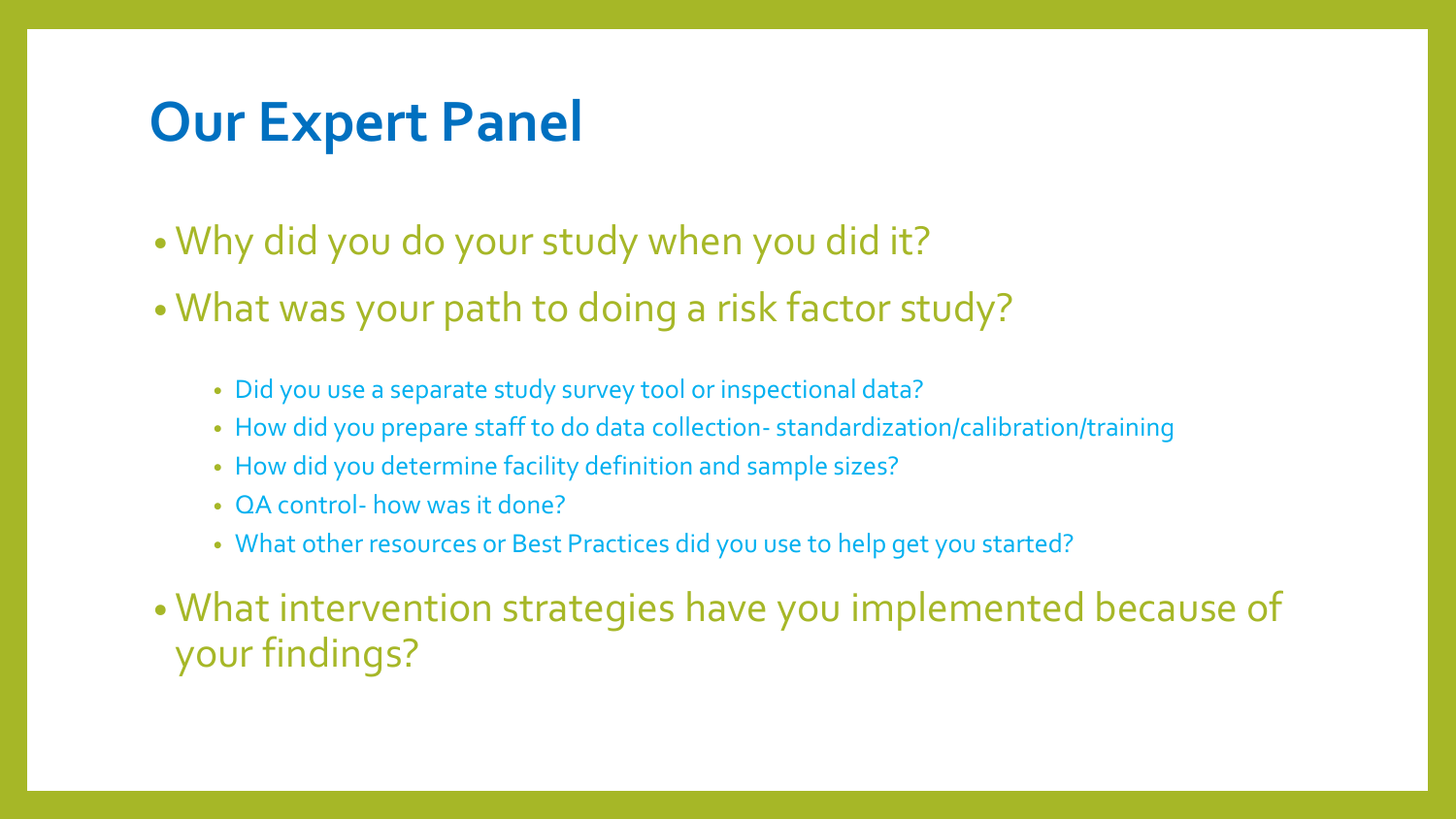Benefits to a Jurisdiction's Retail Food Protection Program

> •Group Exercise •10 Benefits •**Go!**

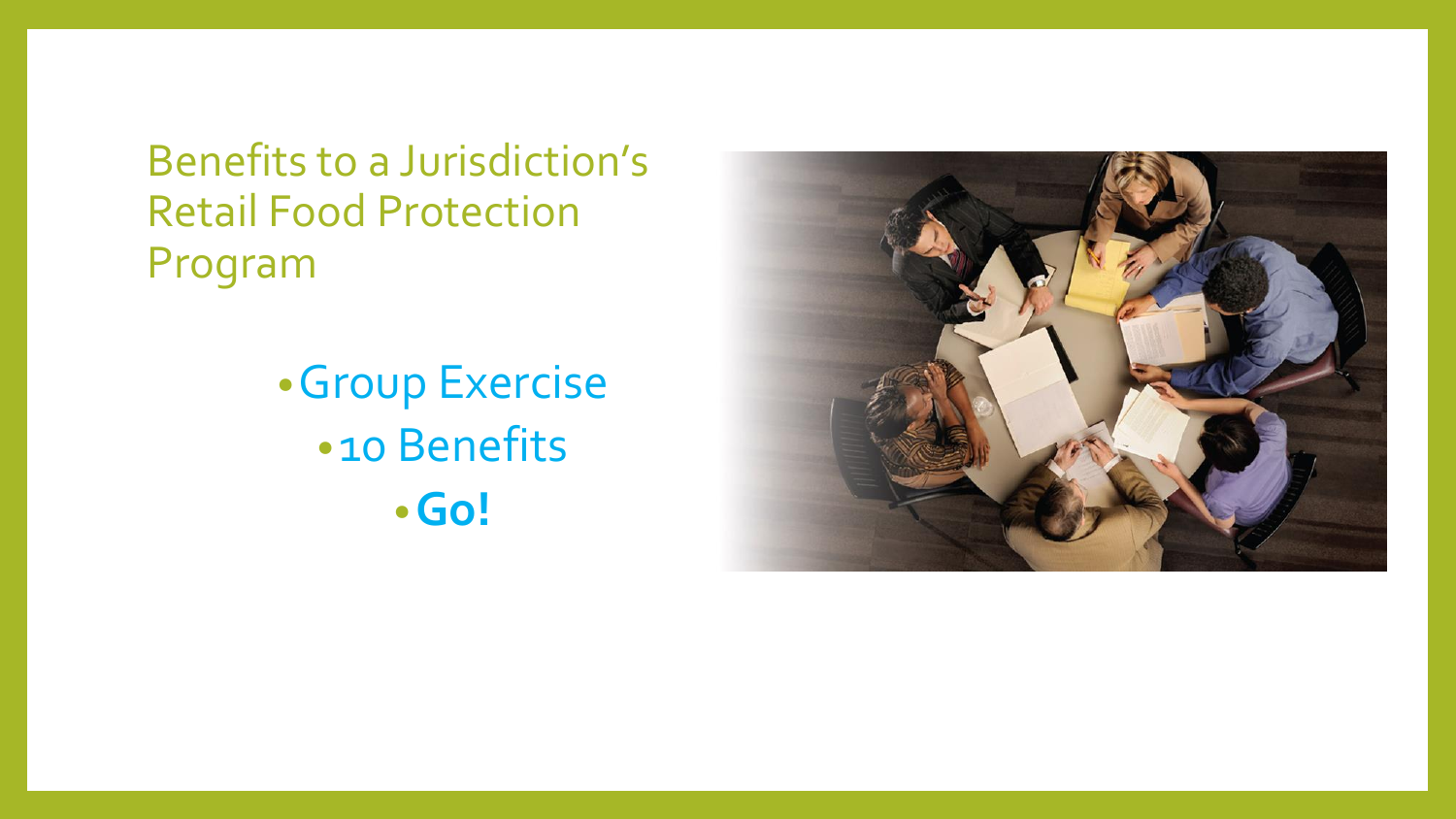### Benefits to a Jurisdiction's Retail Food Protection Program

- **Assesses strength and gaps in essential program services**
	- Identifies the gaps in your program where more resources are needed to properly address them and improve the status of any given risk factor. These could include training, staff, rule changes, etc.
- **Establishes program priorities and intervention strategies – reduce occurrence of Foodborne Illness Risk Factors**
	- Identifies what your gaps are so you can be creative in identifying intervention strategies to address those gaps.
- **Creates a mechanism that justifies retail food program resources (budget, staff, equipment, etc.) and allocated them effectively and efficiently** Provides justification of the existence of your program to upper management/leadership.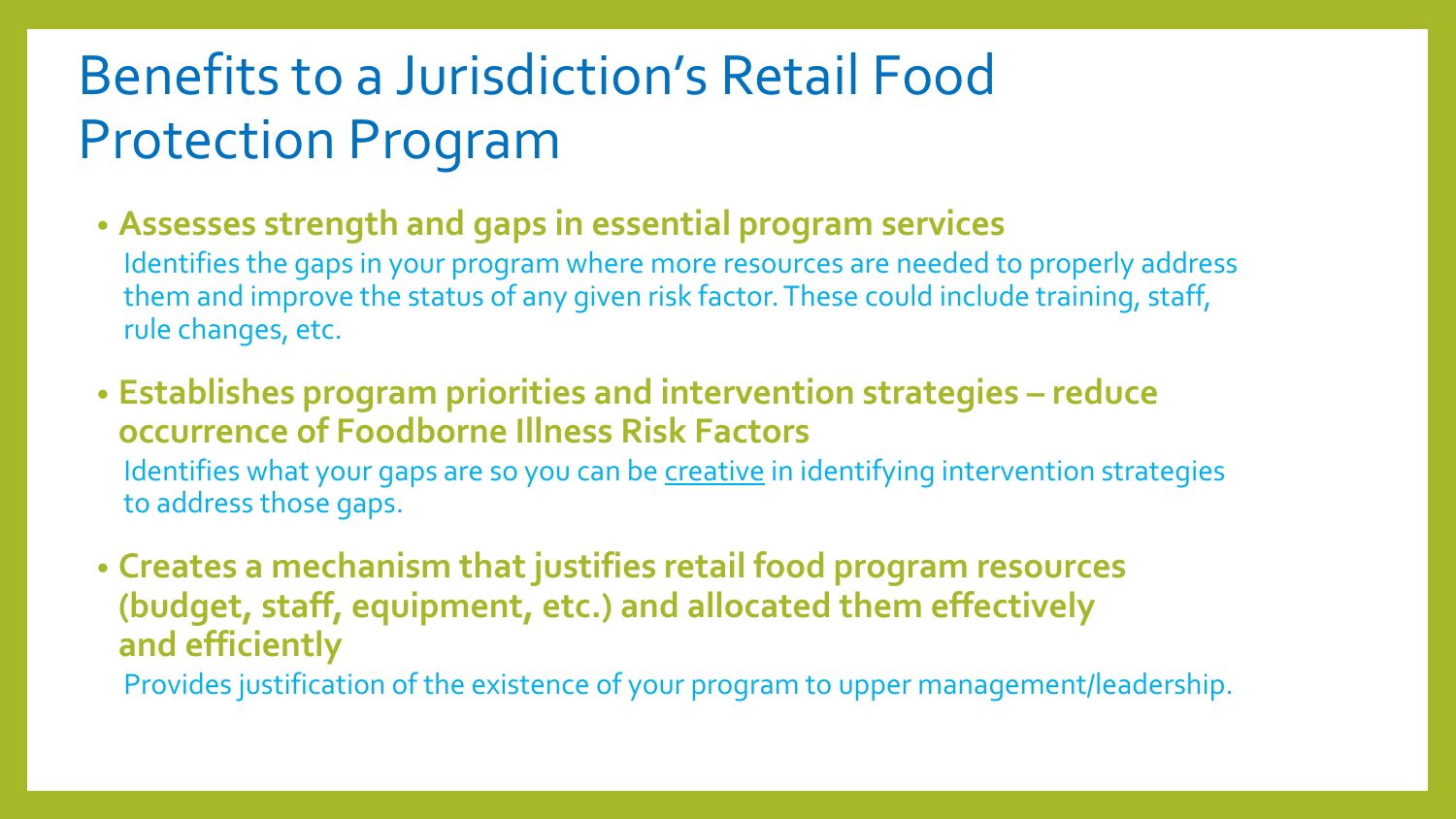## Benefits to a Jurisdiction's Retail Food Protection Program

#### • **Provides lasting impact on and buy-in from industry**

Focusing on the risk factors during a study supports the idea of Active Managerial Control and shows industry that the program is focused on the important issues in a retail food establishment.

#### • **Performing a statistically sound study provides credibility for your program**

It shows that you care about more than just numbers of inspections; you care about making positive changes to protect the public health.

#### • **The study changes the dynamics between industry and regulatory retail food safety professional**

The study can create positive change in the relations between industry and regulatory retail food safety professional, especially when data collection is done independent from a compliance visit.